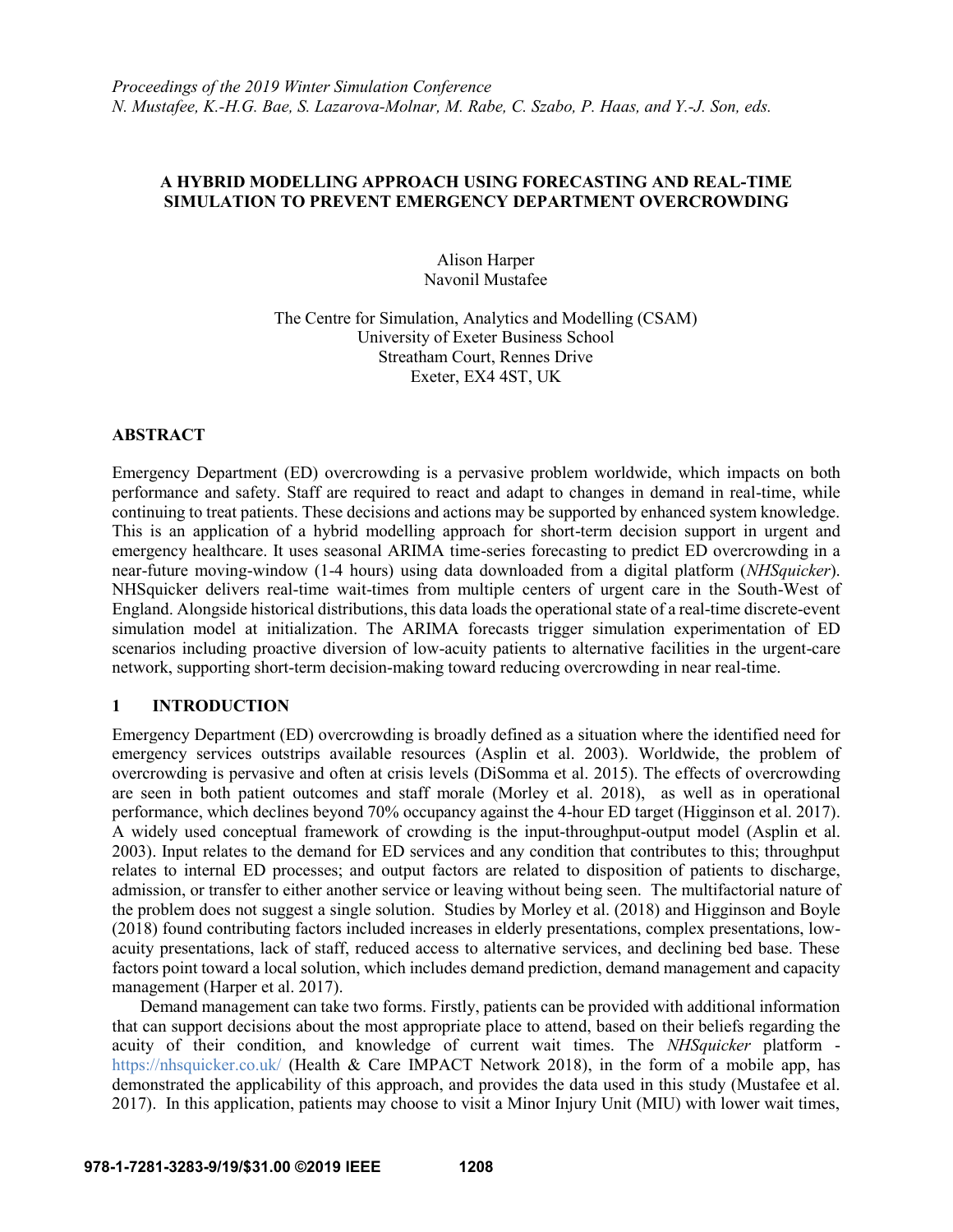even if it is not the nearest facility to them, rather than an Emergency Department, where waits may be longer, but more serious conditions can be treated. Secondly, as per the aim of this paper, demand management can take the form of redirecting appropriate patients to alternative services as queues become unmanageable. Xu and Chan (2016) investigated this analytically through proactive patient diversion using demand predictions. They found that this approach could outperform diversion based on real-time information; however, a significant limitation of their study is that it is unable to account for congestion in alternative centers. As NHSquicker receives data from multiple centers of urgent care, congestion levels across the urgent care network are able to inform decision-making.

This paper employs a case study to propose a hybrid application of discrete-event simulation (DES) and time-series forecasting across multiple centers in an urgent care network. Applications of hybrid simulation approaches are becoming an important research area within the field of modeling and simulation (Brailsford et al. 2018). Mustafee and Powell (2018) define *hybrid modeling (HM)*, as the use of interdisciplinary approaches and techniques combined with computer simulation at various stages of an M&S study. The objective is to capture a better representation of the system and the problem situation. Using one UK urgent care network as a case study, this paper demonstrates the applicability of a HM approach in a real-life setting to support short-term decision-making in emergency care based on forecasts of future demand. The remainder of the paper is structured in the following way. Section 2 provides an introduction to time-series forecasting and DES in ED. In section 3 we present our conceptual framework for the HM approach. Section 4 describes the case study and implementation of the framework and Section 5 concludes with challenges and future work.

## **2 LITERATURE REVIEW**

The process of forecasting involves the prediction of future events by acquiring foreknowledge using quantitative approaches or estimation (Soyiri and Reidpath 2013). While forecasting has wide application, it remains relatively undeveloped in health compared with other fields (Soyiri and Reidpath 2012; Soyiri and Reidpath 2013), yet healthcare services are under significant pressure due to variable and increasing demand. For health services, predicting patient demand is a first stage toward managing demand (Harper et al. 2017).

There is an extensive body of work predicting demand for emergency services, using quantitative methods including linear regression (Jones et al. 2008; Ekstrom et al. 2015); machine learning (Khatri 2018; Rahimian et al. 2018); and time-series forecasting (Jalapour et al. 2015; Calegari et al. 2016). The field of machine learning is advancing rapidly, with an increase in publications applying these methods for healthcare forecasting. However, complex machine learning methods may not be a good approach where interpretability and clinician buy-in are priorities (Graham et al. 2018). For predicting emergency admissions, Wong et al. (2018) addressed the complexity of the approach as an implementation barrier in clinical practice. Additionally, these methods can require very large quantities of data, and data quality, collection and management requires substantial resources and commitment by healthcare stakeholders (Janke et al. 2016).

Time-series approaches have shown considerable success in predicting emergency demand, in particular variations of auto-regressive moving averages (ARMA) as developed by Box and Jenkins (1976). ARMA models combine elements of autoregressive and moving averages models, but require fewer parameters than either used alone. For example, Aboagye-Sarfo et al. (2015) showed that ARMA and VARMA (vector autoregressive moving average) methods outperformed Winter's forecasting method, a widely used univariate method used for predicting seasonal data. Similarly, Calegari et al. (2016) found that SARIMA (seasonal autoregressive integrated moving average) provided better predictions of ED arrivals compared with more traditional seasonal approaches. There has been significant interest in the use of climate factors for predicting ED demand, such as temperature and air quality, however these have shown mixed results, with Calegari et al. (2016) and Marcilio et al. (2013) demonstrating little to no additional predictive value. Time-series analysis can provide accurate forecasts of future ED attendance for allocation of resources, such as optimum staff scheduling by day and time (Morzuch and Allen 2006). Short-term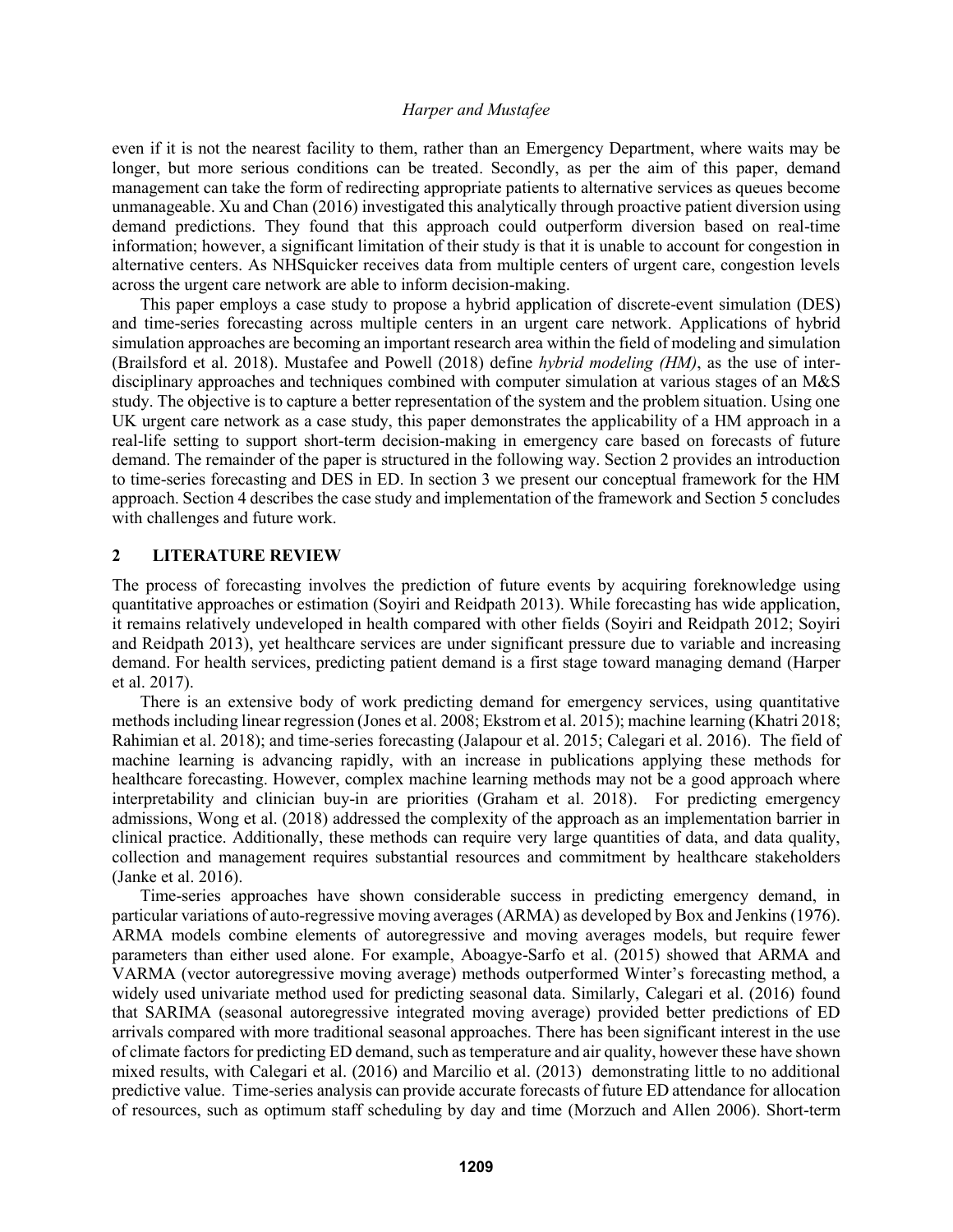forecasts are more accurate for short-term operational planning compared with longer-range forecasts, but few papers indicate how demand forecasts can be used for planning. Boyle et al. (2012) acknowledged the need to capture real-world benefit from forecasting ED demand, such as identifying appropriate triggers for escalation responses. A logical extension of demand forecasting in ED is the use of DES to plan for recovery based on forecasts of overcrowding.

A number of ED simulation studies and reviews have been published (eg Paul et al. 2010; Salmon et al. 2018; Salleh et al. 2017), summarizing objectives and approaches. While the majority of studies use DES, most focus on medium-term operational decision-making and are parameterized using historical data. This means that they can be inaccurate in the short-term, yet ED is characterized by short-term variability in demand, and staff activities are adaptive hour-to-hour. Real-time simulation has been proposed as a potential solution to the problem of systems which are highly stochastic in the short-term (Bahrani et al. 2013; Tavakoli et al. 2008; Mousavi et al. 2011), but has had limited application in healthcare. It involves linking a simulation model with an automated data acquisition system, such that the simulation system benefits from the real-time data stream provided by the real system, which in turn benefits from the near real-time decisions provided by the simulation. The RH-RT framework presented by Mustafee et al. (2018) illustrates this. Similarly, Onggo et al. (2018) proposed an architecture which combines real-time data with forecasting, optimization, machine learning and computer simulation, highlighting the theoretical and practical challenges of such an implementation. This is made possible by increasing availability and quality of data through improved data collection technologies, enabling interaction between the physical system and the simulation model which represents it. This allows the model to adapt to changes in the physical system, such that at initialization it is in a steady state representing the physical system (Onggo et al, 2018). in our case, the physical system is the ED and the data generated in early runtime is the primary focus, as increasing run-lengths reduces the dependence of simulation outputs from its initialized state, reducing the significance of the real-time data to the model. For this reason, real-time simulation has particular value in determining how a system might evolve over short time-periods, which is the focus of this study.

The purpose of real-time simulation is to find a solution to recover as quickly as possible, meaning the model and its multiple runs must be completed in a short time-frame to be used in subsequent decisionmaking processes. However, it is also possible to forecast a future critical situation, where the purpose of the real-time simulation is to prevent the critical condition from occurring, or at least to minimize its effects (Augusto et al. 2018; Marmor et al. 2009; Aydt et al. 2008).

Hybrid modelling (HM) is the combined application of simulation with methods and techniques from disciplines such as Applied Computing, Computer Science, Systems Engineering and OR, with the aim of best representing the system of interest (Mustafee and Powell 2018). The combined application may be in the implementation / model development stages, or at the conceptual modelling, model verification and validation, or experimentation stages (Powell and Mustafee 2017). Mustafee and Powell (2018) proposed a unifying conceptual representation of HM approaches classified according to paradigm, methodology and techniques into Types A-D1. Within this classification, Types A-C are hybrid simulation, Type D is HM within the same paradigm, and Type D1 is a multi-paradigm HM, combining simulation with a qualitative technique. This study combines forecasting with real-time simulation, hence proposes a Type D model at two levels, where simulation is combined with one or more quantitative methods at specific stage/s of the simulation study. Thus (a) Near real-time data (together with historical data) inputs into the model, that is, "Input/Output Data and Analysis" (Powell and Mustafee 2017), where real-time data is an example of Business Intelligence, and (b) Hybridity is also operating at a second level at the experimentation stage, where the forecasting models trigger the simulation.

We propose that the combined use of time-series forecasting with real-time simulation can support short-term decision-making in ED toward reducing overcrowding situations, and its subsequent impacts on performance and safety. Forecasting is used to detect the onset of ED overcrowding, with real-time simulation to support recovery, where near real-time data keeps the model updated, and hence is a better representation of the system. As the near real-time data is made available across the urgent care network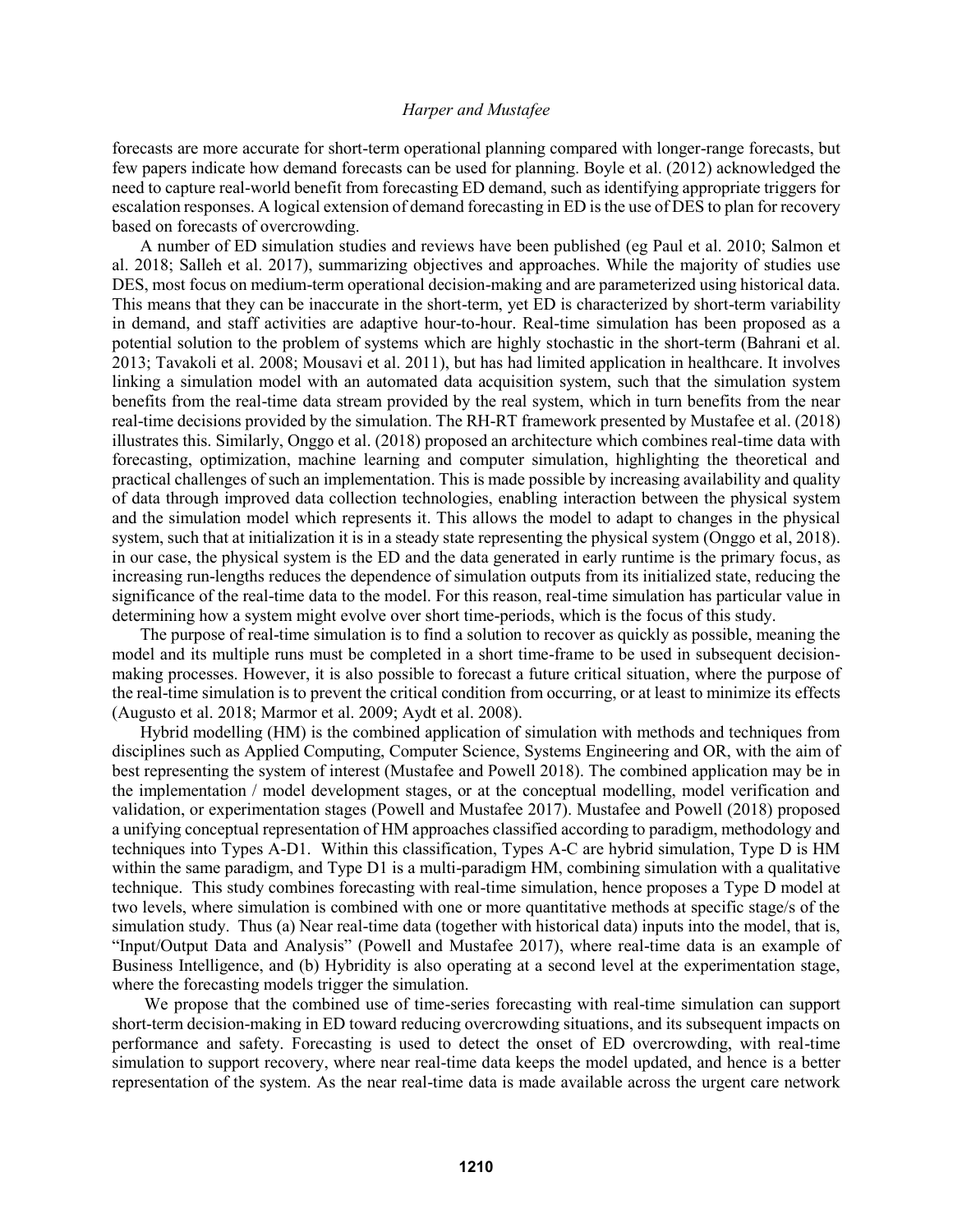via NHSquicker, it is possible to test demand management via redirecting appropriate patients to alternative centers within the urgent care network, given sufficient capacity.

# **3 CONCEPTUAL FRAMEWORK FOR THE HYBRID MODEL**

The conceptualization encompasses an urgent care network with at least one ED and one MIU to support knowledge about capacity in alternative facilities, and access to real-time data feeds and historical data comparable to those provided by *NHSquicker* and ED operational data, for creating forecasts and populating the simulation model. An urgent care network describes the facilities provided by one healthcare region to support urgent and emergency care needs, in this case an ED for emergency and life-threatening conditions, and community-based MIUs, which provide care for urgent but non-life-threatening situations. Previous studies, including some in the healthcare domain, have implemented aspects of the HM conceptualization, as indicated below, but we conceptualize an interoperable implementation of the multi-disciplinary components. The architecture of the conceptual framework (Figure 1) consists of:

- 1. The implemented near real-time data component (*NHSquicker*), with historical streams for developing forecasting models. This approach has been applied in healthcare for forecasting ED crowding in real-time up to 8 hours ahead (Hoot et al. 2009), although the authors questioned how interventions triggered by the forecasts could directly impact patient care. Barnes et al. (2015) showed how real-time predictions of inpatient length of stay might be used for discharge prioritization.
- 2. Historical operational data from the urgent care network. This is used to populate stable aspects of the simulation model, and data inputs that are not available in real-time. Model constraints can be imposed using the known data (Adra, 2016). Espinoza et al. (2014) compared the ability of realtime simulation models to predict ED performance with limited real-time input compared with models with additional knowledge of patient care pathways. They found that both generated similar performance measures.
- 3. Data preprocessing for moving window analyses as new data is received. Boriboonsomsin et al. (2012) integrated historical and real-time traffic information from multiple sources to reduce the environmental impact of road travel using eco-routing. Other examples for traffic information exist (e.g., Gong et al. 2013).
- 4. Time-series forecasts creating predictions up to four hours into the near-future. This short window allows the forecasts to retain maximal accuracy, while providing adequate time to trigger the execution of intervention scenarios through the real-time DES model. No predictive model is perfect, however Xu and Chan (2016) found using an analytical approach that even noisy predictions of ED arrival counts can successfully be used to improve ED performance. Lin and Chia (2017) used ARIMA forecasts of patient arrivals as inputs into a DES model to optimize staff rosters, which improved patient waiting times in the simulation results.
- 5. Trigger points, given a specific decision rule based on: the total number of patients in the department; the number waiting to be assessed; and the maximum wait-time until assessment, for each facility in the network. These are all measures of overcrowding. Most applications of realtime simulation use a reactive approach to triggering scenario what-if analysis, however Aydt et al. (2008) investigated triggering based on forecasts, as well as the risks of inappropriate triggering and failing to trigger (Types 1 and 2 errors). Bae et al. (2004) showed how the automatic execution of processes using Event-Condition-Action rules can be automatically triggered by an active database without user intervention.
- 6. A set of predefined scenarios, including diverting low-acuity patients to alternative facilities. This approach was found to be successful in theory using analytical methods (Xu and Chan 2016). However other scenarios, for example derived from ED escalation policies, can also be explored. With the aim of reducing ED overcrowding, Nahhas et al. (2017) used simulation to explore a range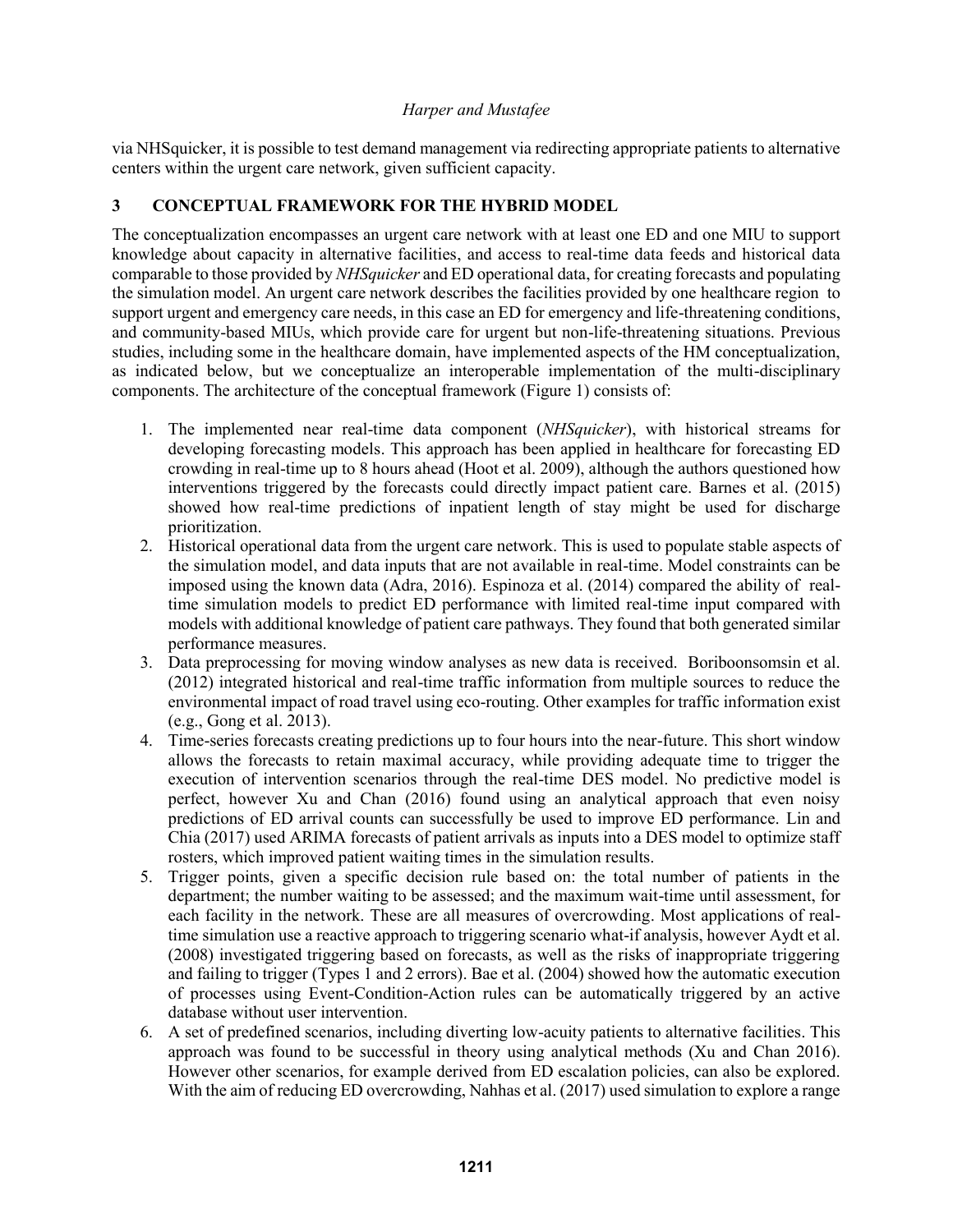of scenarios, for example flexible treatment rooms, flexible staff activities and flexible shifts, and found the first of these two to be useful.

- 7. The DES model to test scenarios.
- 8. Information provided to decision-makers to support short-term planning to reduce overcrowding. A range of input, throughput and output KPIs were investigated by Khalifa and Zabani (2016) for monitoring ED performance with a focus on improvement. For operational performance, length of stay, patients leaving without being seen, and staff/room utilization are of most interest to staff.



Figure 1: Conceptual framework of HM.

### **4 CASE STUDY**

The case study is conducted in Torbay and South Devon NHS FT (TSDFT) in the South-West of England. Its catchment area is approximately 280,000 people, with around 75,000 visits per year to the ED and approximately 25,000 emergency admissions per year, excluding pediatric and maternity cases. Within the urgent care network is one acute ED and 3 MIUs. TSDFT is one of six urgent care networks (30 facilities) currently feeding data to the *NHSquicker* platform. We download this data every 30 minutes, thereby providing us with time-series data to develop the forecasting models. The simulation model will be populated by the NHSquicker data for *current number waiting to be assessed; total number of patients in the department* and *maximum wait time to be assessed*. Other elements, such as hourly arrivals, treatment times, triage category, mode of arrival/departure and admissions, are parameterized using historical data. ED patient flow systems are widely deployed in healthcare facilities to collect, store and retrieve patientspecific information. The data captured by such systems also include non-clinical data as described, and is standardized for performance reporting against a national schema.

Additional observational data includes staff schedules as key human resources within the model. Most patients will interact with nurses, nurse practitioners and doctors (at different grades) within the same visit, who will be engaged with multiple patients in parallel.

# **4.1 Time-series forecasting using Seasonal ARIMA**

It is difficult to know exactly how many patients will be in an ED per hour of any day, however, patterns of historical data can be analyzed to make statistical inferences. Time series forecasting assumes that future demand will continue to behave similarly to past demand within a short time period. ARIMA captures the behavior of the time-series autocorrelation and uses this behavior to predict future values. For time-series with seasonality, such as daily, weekly, or yearly, Seasonal Autoregressive Moving Averages (SARIMA) models can be usefully applied, by incorporating a regular repeating pattern. Using the SciPy and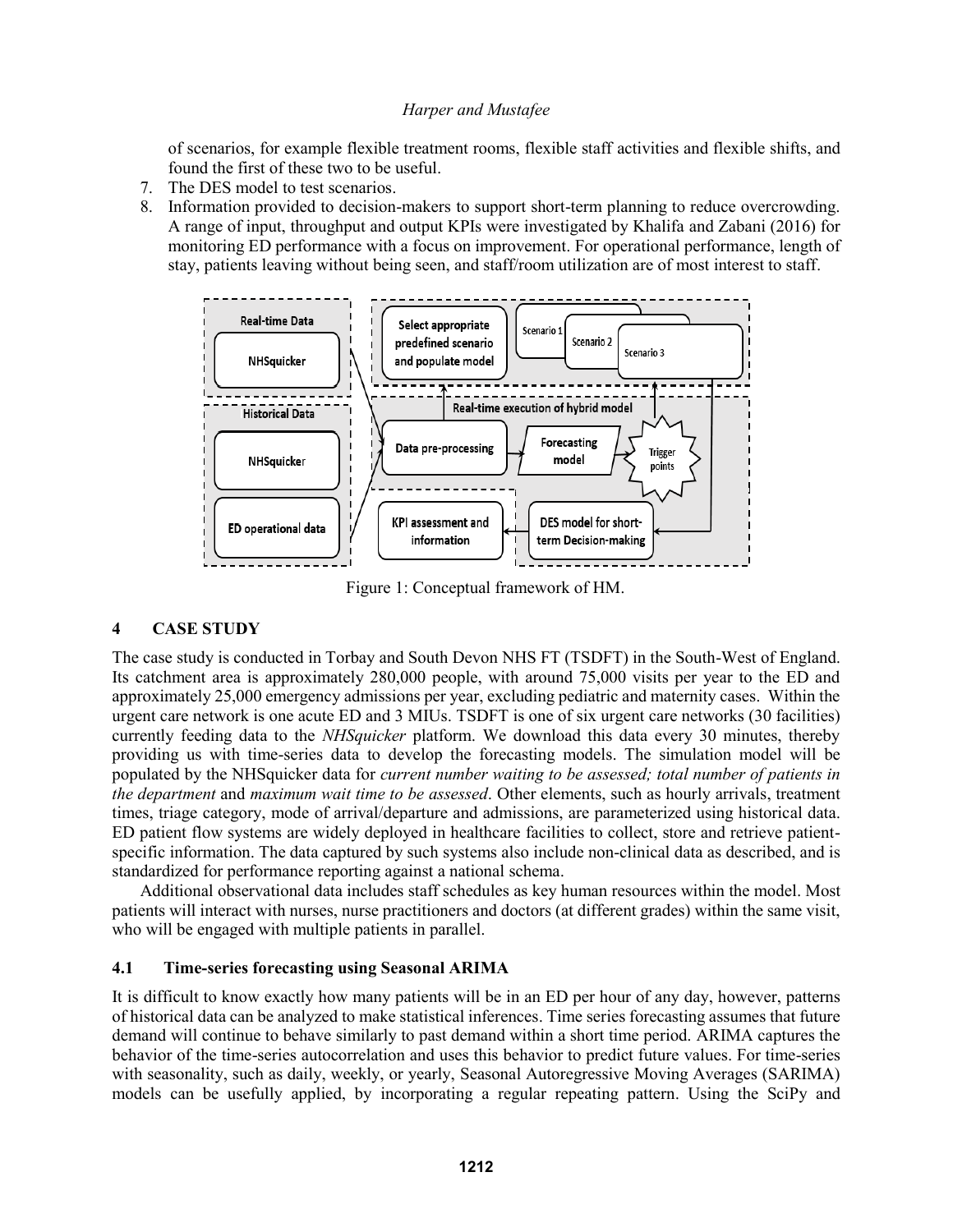Statsmodels libraries in Python, Seasonal ARIMA (SARIMA) modelling was used to forecast the *total number of patients in the department*. One year of data is available in 30-minute time intervals for analysis.

SARIMA is represented as  $(p,d,q)(P,D,Q)[s]$ , representing the order of auto-regression (p), order of differencing (d), and order of moving averages (q). (P, D, Q) are the seasonal counterparts and [s] is the seasonal period. The selection of an appropriate model depends upon the autocorrelation and partial auto correlation statistics (AC and PAC). Lin and Chia (2017) illustrated the process of ARIMA forecasting methodology in a flowchart. The general multiplicative form is:

$$
\phi_P(B^s)\varphi_p(B)(1-B)^d(1-B^s)^D Z_t = \theta_q(B)\vartheta_q(B^s)e_t
$$

where B is the backshift operator (i.e.  $Z(t)B=Z(t-1)$ ).

The best SARIMA model for the NHSquicker data was identified by choosing the lowest RMSE using a grid search of parameter configurations. SARIMA (1,1,2)(1,1,1)[48] provides a good fit using one-step validation for *the total number of patients in the department*. The main seasonal effect is 24 hourly (48 data points). Its mathematical structure can be expressed as:



$$
\varphi_1(B)\varphi_1(B^{48})(1-B)(1-B^{48})Z_t = (1 - \theta_1B - \theta_2B^2)(1 - \vartheta_1B^{48})e_t
$$

Figure 2: Residuals of SARIMA  $(1,1,2)(1,1,1)$ [48] for 'Total Number in Department' TSDFT ED (Series 1): (a) Histogram of the residuals; (b) density distribution of the residuals; (c) ACF of the residuals.

The model was analyzed on its residuals to examine the goodness-of-fit (Figure 2). A histogram and density distribution verify the assumption that residuals are normally distributed with a mean close to zero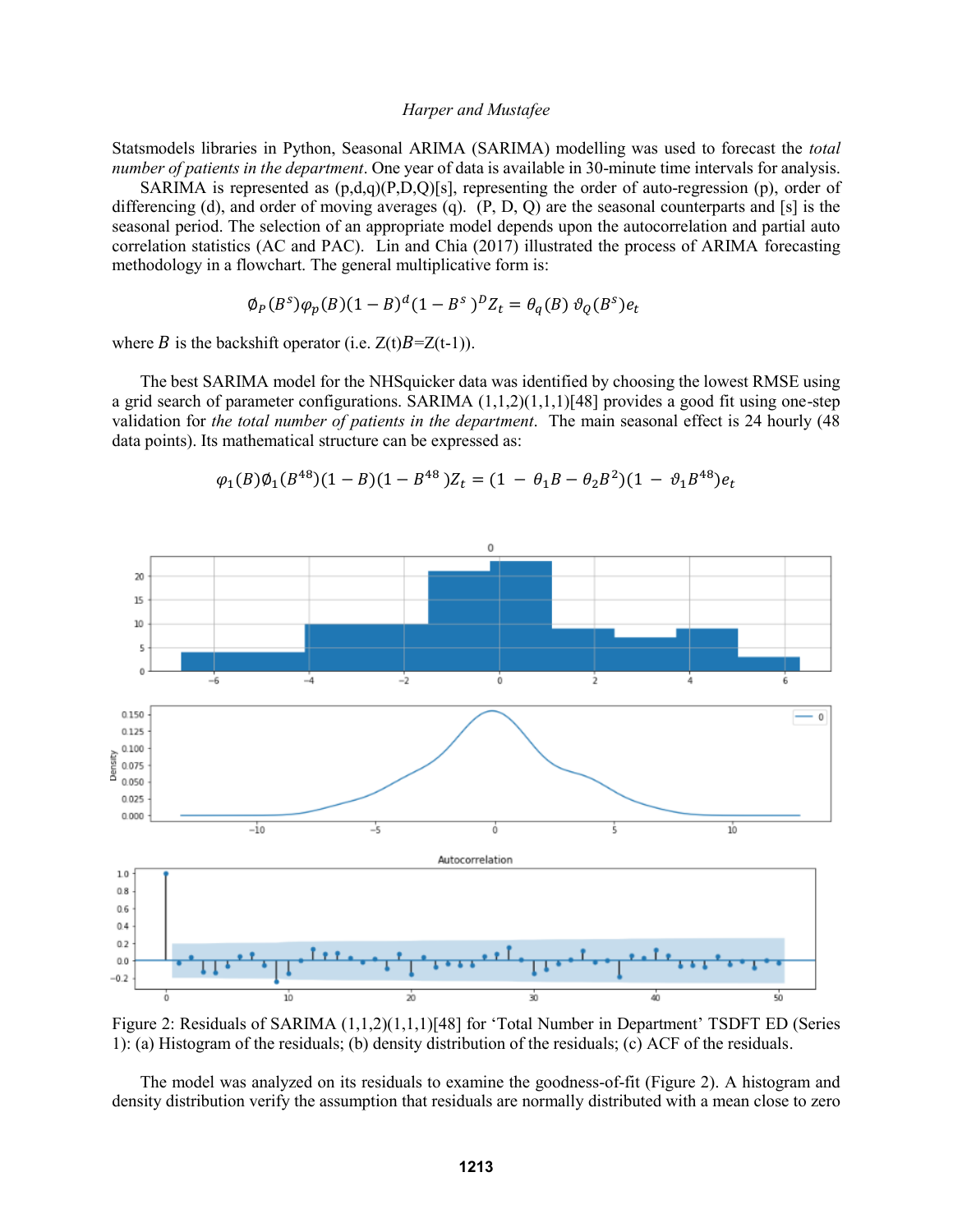(mean = -0.070284). The ideal ACF for residuals is that all autocorrelations are zero. No autocorrelation remains including at the seasonal values; a significant lag at 9 is likely due to chance. The Ljung-Box statistic (Q) is a diagnostic tool used to test the lack of fit of a time-series model, applied to the residuals. Residuals are assumed to be "white noise," meaning that they are identically, independently distributed. The ideal Q is zero for any given lag, which means that the p-value for the Ljung-Box statistic should be non-significant. Python returns an array for the Q-statistic and the p-value. Hyndman and Athanasopoulos (2018) recommend using 2\*m, where m is the period of seasonality. All p-values to lag=96 were nonsignificant.

One-step forecasts based on the fitted model for two days (96 observations) are plotted with the first two days of the test set (Figure 3) with a RMSE of 2.804. This is an average forecast error of 2.8 patients. The forecasts will be used in a window of 2 hours and 4 hours.



Figure 3: Out-of-sample forecasts (green) for 2 days with first two days of test set (orange) for 'Total Number in Department' TSDFT ED.

## **4.2 Discrete-event Simulation**

To support an integrated hybrid model, the DES model, which runs in minutes, has been built in AnyLogicTM, as the download and parser programs are written in Java. Due to the availability of time-series forecasting libraries in Python, the forecasting models use a Java/Python interface. The development of the integration framework, which brings together the near real-time data, forecasting models and real-time simulation, is a work in progress.

The ED component is a DES model which is initialized using both near real-time data downloaded from the *NHSquicker* platform alongside historical distributions, which uses short runtimes when triggered by forecasted thresholds. Staffing/resource deviations are updated manually at runtime.

Patients can enter the model via the walk-in route or ambulance. A one-week hourly schedule of arrival rates (from 2018 data) defines entry into the model, and patients are allocated a severity level (triage category) on arrival, according to historical probability. Data for 2016/17/18 is stable for this distribution, and each triage category conforms with the overall daily arrival pattern. Patients are allocated a probability of X-Ray according to their triage category. Patients can be discharged home via any component part and the performance monitoring 'clock' stops for discharge home, or admission to the EAU, CDU or inpatient wards. We are working on the mechanisms to automate the ED model execution process such that as soon as new data is downloaded, it is parsed, the model variables are assigned relevant data items, and model execution starts.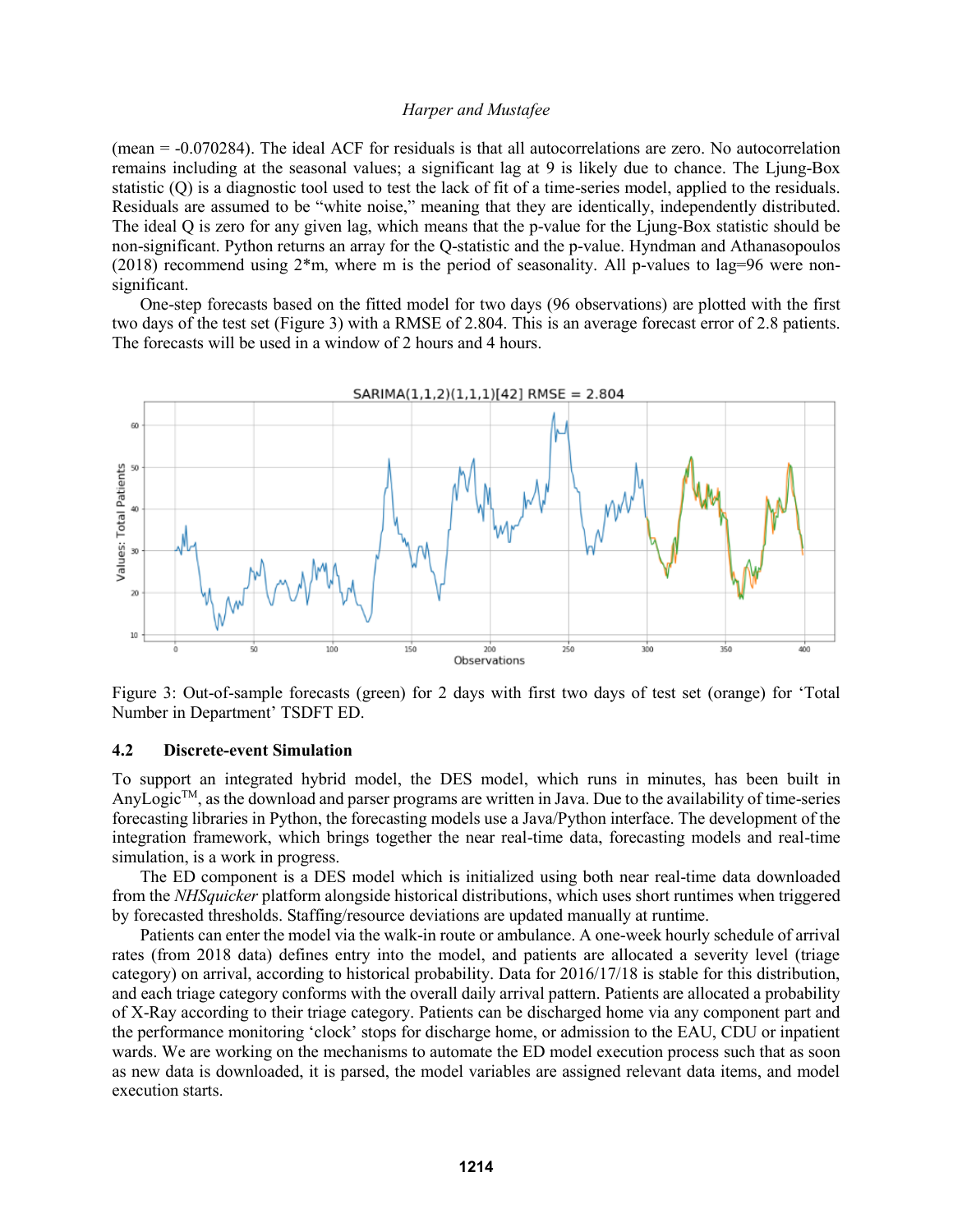A flowchart of the ED processes is shown in Figure 4, with mapping against the real-time data components. Patients who walk in enter the reception area to be registered, where they may immediately be directed to the treatment area, or enter the waiting room for triage. At triage patients may immediately enter the treatment area, or return to the waiting room to be called for treatment. Patients who arrive by ambulance will immediately enter the treatment area. Patients who require X-ray may return to the waiting area or return to the treatment area. Following this, they are either discharged (or other form of 'disposition', such as transfers) or admitted. Real time data is available for (a) (b) and (c) as illustrated in Figure 4.



Figure 4: Flow chart of ED with real-time data mapping.

Scenarios include diverting patients from the ED at the triage stage, given a set of conditional decision rules regarding the status of each facility in the urgent care network. This allows simulation of forecasted surges in arrivals of patients with low-acuity conditions, and provides decision makers the information required to assess whether patients are to be diverted to MIUs after triage, before queues actually build up. This proactive diversion (if implemented in practice) allows faster recovery and it is predicted will reduce overall wait-time in the department, a scenario that will be explored through the simulation model. The model is sufficiently granular to allow other scenarios, such as changing the numbers of admission beds in the Emergency Assessment Unit (EAU) and increasing or decreasing waits for admission to inpatient wards. It includes modular component parts: ED (minors, majors and resus); EAU; Clinical Decision Unit (CDU); Acute Medical Unit (AMU) and inpatient admission, as well as a component for minor patient diversion, with information about wait times and patient numbers in the MIUs in the network.

The DES will be designed to communicate with the data-acquisition component at runtime, reinitializing the system states using the most recent data captured by the ED patient flow systems made available by NHSquicker, as illustrated in Figure 4. However our data is incomplete as we currently have access to only the data received by NHSquicker, and Espinoza et al (2014) and Marmor et al (2009) have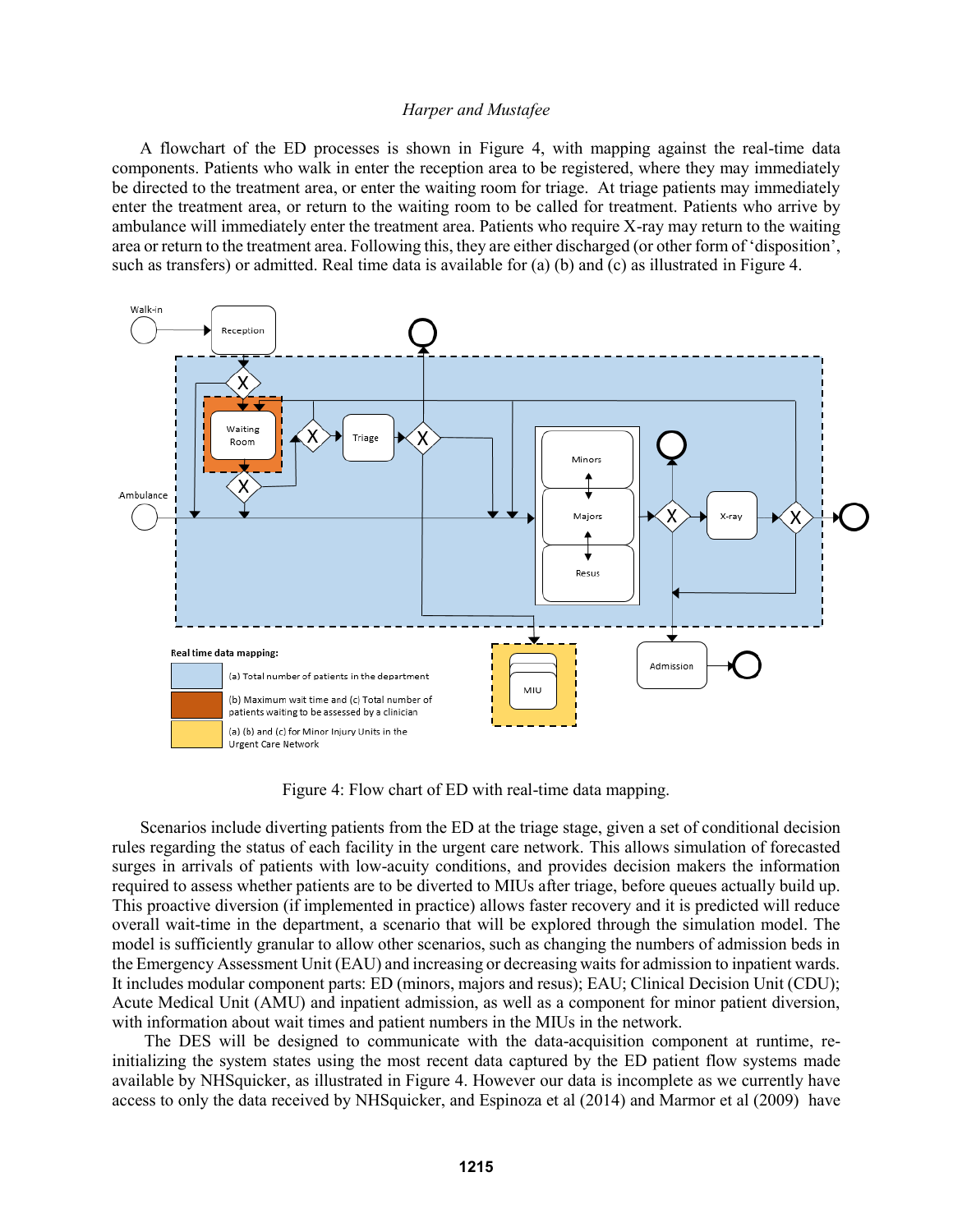observed that data completeness is an key issue when using real-time DES over time-scales of less than a day. This is one important challenge, nonetheless the data streams available have been validated by several NHS Trusts and our aim is to maximize the value that can be gained from these data streams which execute every 30 minutes. This is achieved through preprocessing, executing the forecasts, and providing a trigger for the DES to initialize using a combination of historical distributions and real-time data, and to run for 4- 6 hour of simulated time based on historical distributions. In the future we plan to have other variables that are made available to us in real-time.

#### **5 CONCLUSION AND FUTURE WORK**

Validation and verification of the HM remains a challenge. The near real-time data has been validated by multiple NHS Trusts, but as it is pushed from multiple sources, the opportunity for data outages/errors increases; these must be managed at the data pre-processing stage. Understanding the effects of forecast errors is a further challenge, for example the costs of Types 1 and 2 errors (i.e. triggering unnecessarily, or not triggering when it is subsequently found to be necessary). Weather studies have found that noncompliance with forecasts occurs with experience of false alarms, with very low and very high false alarms resulting in inferior decision making, although probabilistic uncertainty improves compliance (LeClerc and Joslyn 2015). The DES is currently undergoing consultation with domain experts to ensure that the structures and processes are a sufficient representation of the ED department. A further conceptual challenge is integrating the real-time and historical data for the model to initialize, when triggered, with sufficient accuracy. The model must be validated using historical data to ensure it behaves as expected over long runs prior to using it for short run-times with real-time inputs. Validation of the real-time simulation is a challenge, as the simulation outputs are time-dependent (Hoot et al. 2009).

ED overcrowding is a multifactorial problem, with a range of unsatisfactory outcomes for staff, patients and the organization. Staff must react and adapt their behavior in response to a buildup of queues to maintain safe performance and meet operational targets, while continuing to treat patients. Foreseeing the onset of surges in demand means that proactive policies can be explored and implemented which aim to reduce overcrowding before it occurs, maintaining system agility, performance and safety. Decision support tools, which react as the system changes, are needed to support short-term decision making with the aim of maintaining system resilience in the face of demand variability. While both the forecasting models and the DES are works-in-progress, their combined application in a HM approach aims to more fully capture the problem situation of variable demand within a single interoperable implementation.

This paper contributes to debates around the value of HM approaches, by demonstrating the potential usefulness of such an approach which we claim can deliver additional value beyond the individual methods used in isolation. Additionally, due to the availability of standardized national datasets, the implementation is potentially generalizable to other urgent care networks. The approach may be useful for policy makers, clinicians and managers at the regional level who are responsible for managing ED operational performance.

Alongside the challenges discussed above, the use of the limited near real-time feeds available, which aims to maximize the value that can be gained from the data, presents a further challenge compared with having access to ED Patient Flow Systems directly. Nonetheless we expect to have results available in the near future.

#### **ACKNOWLEDGMENTS**

With gratitude to ESRC, University of Exeter Business School and TMRF who are funding this project, Torbay and South Devon NHS FT, and to the Health & Care IMPACT network who developed and maintain the *NHSquicker* platform.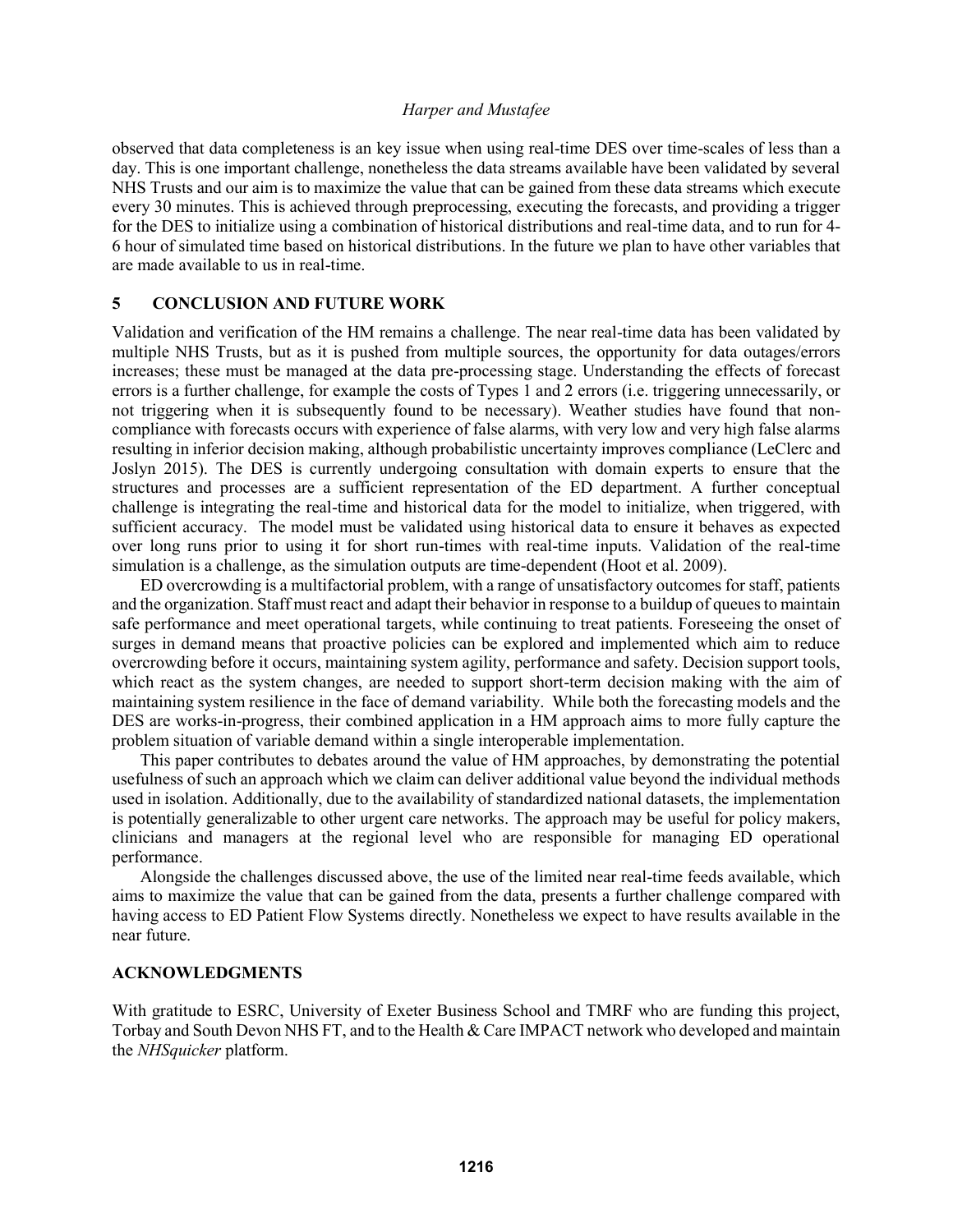#### **REFERENCES**

- Aboagye-Sargo, P., Q. Mai, F. M. Sanfilippo, D. B. Preen, L. M. Stewart, and D. M. Fatovich. 2015. "A Comparison of Multivariate and Univariate Time-Series Approaches to Modelling and Forecasting Emergency Department Demand in Western Australia". *Journal of Biomedical Informatics* 57:62-73.
- Adra, H. 2016. "Real-time Predictive and Prescriptive Analytics with Real-Time Data and Simulation". In *Proceedings of the 2016 Winter Simulation Conference*, edited by T. M. K. Roeder, P. I. Frazier, R. Szechtman, E. Zhou, T. Huschka, and S. E. Chick, 3646-3651. Piscataway, New Jersey: Institute of Electrical and Electronics Engineers, Inc.
- Asplin, B. R., D. J. Magid, K. V. Rhodes, L. I. Solberg, N. Lurie, and C. A. Camargo. 2003. "A Conceptual Model of Emergency Department Crowding". *Annals of Emergency Medicine* 42(2):173-180.
- Augusto, V., M. Murgier, and A. Viallon. 2018. "Modelling and Simulation Framework for Intelligent Control of Emergency Units in the Case of Major Crisis". In *Proceedings of the 2018 Winter Simulation Conference*, edited by B. Johansson, S. Jain, O. Rose, M. Rabe, A. Skoogh, N. Mustafee and A.A. Juan, 2495-2506. Piscataway, New Jersey: Institute of Electrical and Electronics Engineers, Inc.
- Aydt, H., S. J. Turner, P. Lendermann, B. Ping Gan, W. Cai, M. Y. H Low, and R. Ayani. 2008. "Preventative What-if Analysis in Symbiotic Simulation". In *Proceedings of the 2008 Winter Simulation Conference,* edited by S. J. Mason, R. R. Hill, L. Mönch, O. Rose, T. Jefferson, J. W. Fowler, 750-758. Piscataway, New Jersey: Institute of Electrical and Electronics Engineers, Inc.
- Bae, J., H. Bae, S. Kang, and Y. Kim. 2004. "Automatic Control of Workflow Processes Using ECA Rules". *IEEE Transactions on Knowledge and Data Engineering* 16(8):1010-1023.
- Bahrani, S., R. Bougueng Tchemeube, A. Mouttham, and D. Amyot. 2013. "Real-time Simulations to Support Operational Decision-Making in Healthcare". In *Proceedings of the 2013 Summer Computer Simulation Conference (SummerSim'13),*  edited by H. Vakilzadian, R. Crosbie, R. Huntsinger and K. Cooper, 53-60. San Diego, California: The Society for Modeling and Simulation International.
- Barnes, S., E. Hamrock, M. Toerper, S. Siddiqui, and S. Levin. 2016. "Real-time Prediction of Inpatient Length of Stay". *Journal of the American Medical Informatics Association* 23(1): 2-10.
- Boriboonsomsin, K., M. J. Barth, W. Zhu, and A. Vu. 2012. "Eco-routing Navigation System Based on Multisource Historical and Real-time Traffic Information". *IEEE Transactions on Intelligent Transportation Systems* 13(4): 1694-1704.
- Box, G. E. P. and G. M. Jenkins. 1976. "Time Series Analysis: Forecasting and Control". Revised Edition. Holden Day: California.
- Boyle, J., M. Jessup, J. Crilly, D. Green, J. Lind, M. Wallis, P. Miller, G. Fitzgerald. 2012. "Predicting Emergency Department Admissions". *Emergency Medical Journal* 29(5): 358-365.
- Brailsford, S., T. Eldabi, M. Kunc, N. Mustafee, and A.F. Osorio. 2019. "Hybrid Simulation Modelling in Operational Research: A State-of-the-art review". *European Journal of Operational Research* 278(3): 721-737.
- Calegari, R., F. Fogliatto, F. Lucini, J. Neyeloff, R. Kuchenbecker, and B. Shaan. 2016. "Forecasting Daily Volume and Acuity of Patients in the Emergency Department". *Computational and Mathematical Methods in Medicine*, ID 3863268. [https://doi.org/10.1155/2016/3863268.](https://doi.org/10.1155/2016/3863268)
- DiSomma, S., L. Paladino, L. Vaughan, I. Lalle, L. Magrini, and M. Magnanti. 2015. "Overcrowding in Emergency Department: An International Issue". *Internal and Emergency Medicine* 10(2): 171-175.
- Ekstrom, A., L. Kurland, N. Farrokhnia, M. Castren, M. Nordberg. 2015. "Forecasting Emergency Department Visits Using Internet Data. *Annals of Emergency Medicine*" 65(4): 436-442.
- Espinoza, C., J. Pascual, F. Ramis, D. Borquez, and J.A. Sepulveda. 2014. "Real-Time Simulation as a Way to Improve Daily Operations in an Emergency Room". In: *Proceedings of the 2014 Winter Simulation Conference* edited by A. Tolk, S. Y. Diallo, I. O. Ryzhov, L. Yilmaz, S. Buckley, and J. A. Miller, 1445-1456. Piscataway, New Jersey: Institute of Electrical and Electronics Engineers, Inc.
- Gong, J., M. Liu, and S. Zhang. 2013. "Hybrid Dynamic Prediction Model of Bus Arrival Time Based on Weighted Historical and Real-Time GPS Data". In *2013 25th Chinese Control and Decision Conference (CCDC)*, 972-976). IEEE.
- Graham, B., R. Bond, M. Quinn, and M. Mulvenna. 2018. "Using Data Mining to Predict Hospital Admissions from the Emergency Department". *IEEE Access* 6: 10458-10469.
- Harper, A., N. Mustafee, and M. Feeney. 2017. "A Hybrid Approach Using Forecasting and Discrete Event Simulation for Endoscopy Services". In *Proceedings of the 2017 Winter Simulation Conference*, edited by E.H. Page, G. Wainer, V. Chan, A. D'Ambrogio, G. Zacharewicz, and N. Mustafee, 1583-1594. Piscataway, New Jersey: Institute of Electrical and Electronics Engineers, Inc.
- Health & Care IMPACT Network. 2018. NHSquicker Providing real-time information for your urgent care problem. <https://nhsquicker.co.uk/> (accessed Jan 2019)
- Higginson I. and A. Boyle. 2018. " What Should we do About Crowding in Emergency Departments?" *British Journal of Hospital Medicine* 79(9): 500-503.
- Higginson, I., A. Kehoe, J. Whyatt, and J. E. Smith. 2017. "The 4-hour Standard is a Meaningful Quality Indicator: Correlation of Performance with Emergency Department Crowding". *European Journal of Emergency Medicine* 24(1): 25-28.
- Hyndman, R.J., & Athanasopoulos, G. (2018) *Forecasting: principles and practice*, 2nd edition, OTexts: Melbourne, Australia. OTexts.com/fpp2. Accessed on 06/02/2019.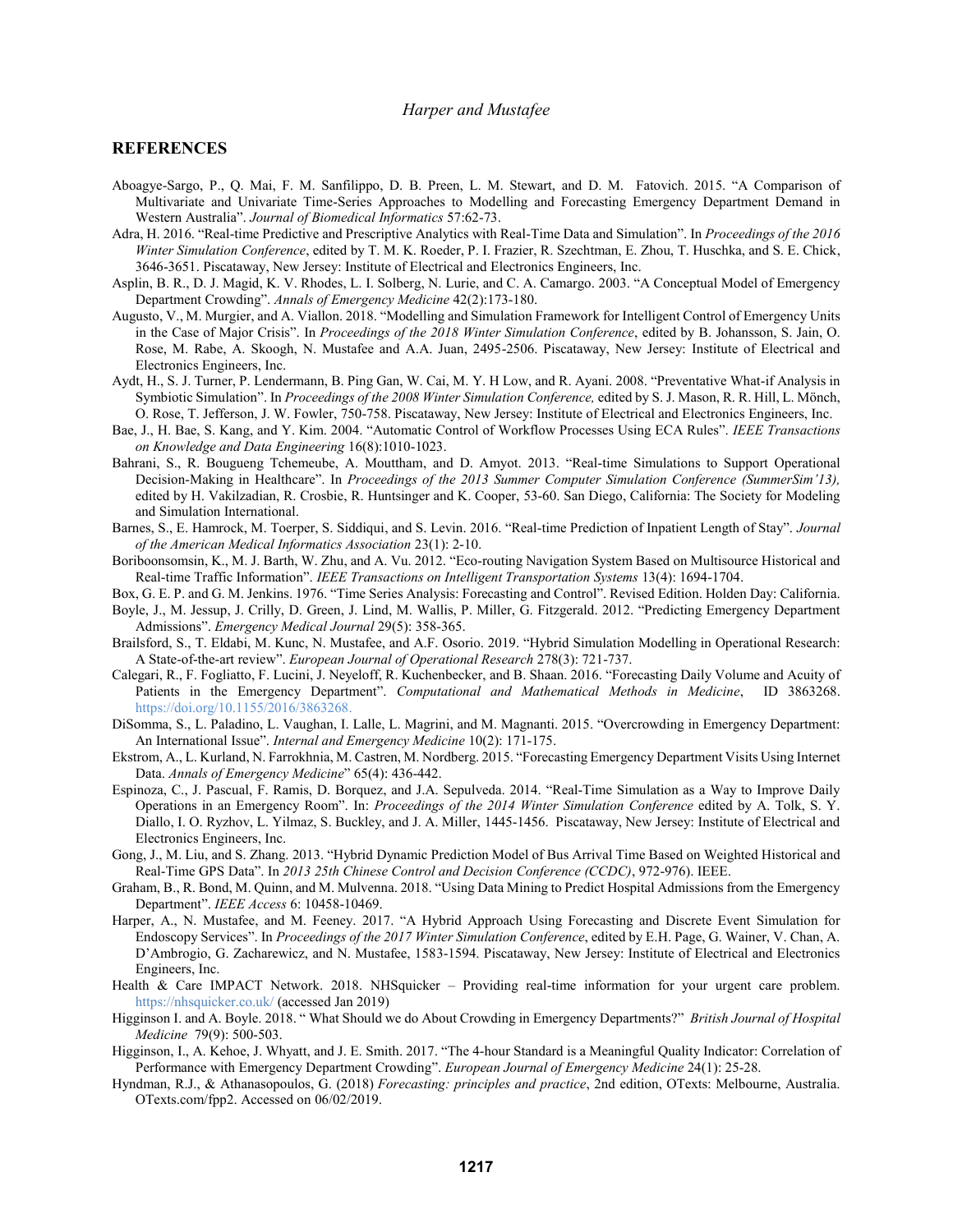- Hoot, N., L. LeBlanc, I. Jones, S. Levin, C. Zhou, C. Gadd, and D. Aronsky. 2009. "Forecasting Emergency Department Crowding: A Prospective Real-time Evaluation". *Journal of the American Informatics Association* 16(3): 338-345.
- Jalapour, M., Y. Gel, and Levin, S. 2015. "Forecasting Demand for Health Services: Development of a Publicly Available Toolbox". *Operations Research for Health Care* 5: 1-9
- Janke, A., B. Overbeek, K. Kocher, and P. Levy. 2016. "Exploring the Potential of Predictive Analytics and Big Data in Emergency Care". *Annals of Emergency Medicine* 67(2): 227-236.
- Jones, S. S., A. Thomas, S. Evans, S. Welch, P. Haug, and G. L. Snow. 2008. "Forecasting Daily Patient Volumes in the Emergency Department". *Academic Emergency Medicine* 15: 159-170.
- Khalifa, M. and I. Ali Zabani. 2016. "Developing Emergency Room Key Performance Indicators: What to Measure and Why Should we Measure it?" *Studies in Health Technology and Informatics* 226: 179-182.
- Khatri, K. L. and L. S. Tamil. 2018. "Early Detection of Peak Demand Days of Chronic Respiratory Diseases Emergency Department Visits Using Artificial Neural Networks". *IEEE Journal of Biomedical and Health Informatics* 22(1): 285-290.
- LeClerc, J. and S. Joslyn. 2015. "The Cry Wolf Effect and Weather-Related Decision Making". *Risk Analysis* 35(3): 385-395.
- Lin, W. D. and L. Chia. 2017. "Combined Forecasting of Patient Arrivals and Doctor Rostering Simulation Modelling for Hospital Emergency Department". In Proceedings of the 2017 IEEE IEEM, 2391-2395. IEEE.
- Marmor, Y., S. Wasserkrug, S. Zeltyn, Y. Mesika, O. Greenshpan, B. Carmeli, A. Shtub, and A. Mandelbaum. 2009. "Toward Simulation-based Real-time Decision-support Systems for Emergency Departments". In *Proceedings of the 2009 Winter Simulation Conference*, edited by A. Dunkin, R. Ingalls, E. Yucesan, M. Rossetti, R. Hill and B. Johansson, 2042-2053. Piscataway, New Jersey: Institute of Electrical and Electronics Engineers, Inc.
- Morley, C., M. Unwin, G. Peterson, J. Stankovich, and L. Kinsman. 2018. "Emergency Department Crowding: A Systematic Review of Causes, Consequences and Solutions". *PLOS One* 13(8): 1-42.
- Mousavi, A., A. Komashie, and S. Tavakoli. 2011. "Simulation-based Real-Time Performance Monitoring (SIMMON): A Platform for Manufacturing and Healthcare Systems". In *Proceedings of the 2011 Winter Simulation Conference*, edited by S. Jain, R.R. Creasey, J. Himmelspach, K. P. White, and M. Fu, 600-611. Piscataway, New Jersey: Institute of Electrical and Electronics Engineers, Inc.
- Mustafee, N., J. Powell, S. Martin, A. Fordyce, and A. Harper. 2017. "Investigating the Use of Real-time Data in Nudging Patients' Emergency Department Attendance Behaviour". In *Proceedings of the 2017 Spring Simulation Multi-Conference*, edited by S. Mittal and J.L.R. Martin, 6-15. San Diego, California: The Society for Modeling and Simulation International.
- Mustafee, N. and J. Powell. 2018. "From Hybrid Simulation to Hybrid Modelling". In *Proceedings of the 2018 Winter Simulation Conference* edited by M. Rabe, A.A. Juan, N. Mustafee, A. Skoogh, S. Jain, and B. Johansson, 1430-1439.
- Mustafee, N., J. Powell, and A. Harper. 2018. "RH-RT: A Data Analytics Framework for Reducing Wait Time at Emergency Departments and Centers for Urgent Care". In: *Proceedings of the 2018 Winter Simulation Conference*. M. Rabe, A.A. Juan, N. Mustafee, A. Skoogh, S. Jain, and B. Johansson, eds. Piscataway, New Jersey: Institute of Electrical and Electronics Engineers, Inc.
- Nahhas, A., Awaldi, A. and Reggelin, T. 2017. "Simulation and the Emergency Department Overcrowding Problem". *Procedia Engineering* 178: 368-376.
- Onggo, B. S., N. Mustafee, A. Smart, A. A. Juan, and O. Molloy. 2018. "Symbiotic Simulation System: Hybrid Systems Model Meets Big Data Analytics". In *Proceedings of the 2018 Winter Simulation Conference,* edited by M. Rabe, A.A. Juan, N. Mustafee, A. Skoogh, S. Jain, and B. Johansson, 1358-1369. Piscataway, New Jersey: Institute of Electrical and Electronics Engineers, Inc.
- Paul, S. A., M.C. Reddy, and C.J DeFlitch. 2010. "A Systematic Review of Simulation Studies Investigating Emergency Department Overcrowding". *Simulation* 86(8-9):559-571.
- Powell, J. P. and N. Mustafee. 2017. "Widening Requirements Capture with Soft Methods: An Investigation of Hybrid M&S Studies in Healthcare". *Journal of the Operational Research Society* 68(10):1211-1222.
- Rahimian, R., G. Salimi-Khorshidi, A. Payberah, J. Tran, R. Ayala Solares, F. Ralmondi, M. Nazarzadeh, D. Canoy, and K. Rahimi. 2018. "Predicting the Risk of Emergency Admission with Machine Learning: Development and Validation using Linked Electronic Health Records". *PLoS Medicine* 15(11), e1002695.
- Salleh, S., P. Thokala, A. Brennan, R. Hughes, and A. Booth. 2017. "Simulation Modelling in Healthcare: An Umbrella Review of Systematic Literature Reviews". *PharmacoEconomics* 35(9):937-949.
- Salmon, A., S. Rachuba, S. Briscoe, and M. Pitt. 2018. "A Structured Review of Simulation Modelling Applied to Emergency Departments: Current Patterns and Emerging Trends". *Operations Research for Health Care* 19:1-13.
- Soyiri, I. and Reidpath, D. 2012. "Evolving Forecasting Classifications and Applications in Health Forecasting". *International Journal of General Medicine* 5: 381-389.
- Soyiri, I. and D. Reidpath. 2013. "An Overview of Health Forecasting". *Environmental Health and Preventative Medicine* 18(1): 1-9
- Sun, Y., B. H. Heng, Y. T. Seow, and E. Seow. 2009. "Forecasting Daily Attendances at an Emergency Department to Aid Resource Planning". *BMC Emergency Medicine* 9(1):1-9.
- Tavakoli, S., A. Mousavi, and A. Komashie. 2008. "A Generic Framework for Real-time Discrete Event Simulation (DES) Modelling". In *Proceedings of the 2008 Winter Simulation Conference,* edited by S. J. Mason, R. R. Hill, L. Mönch, O. Rose, T. Jefferson, J. W. Fowler, 1931-1938. Piscataway, New Jersey: Institute of Electrical and Electronics Engineers, Inc.